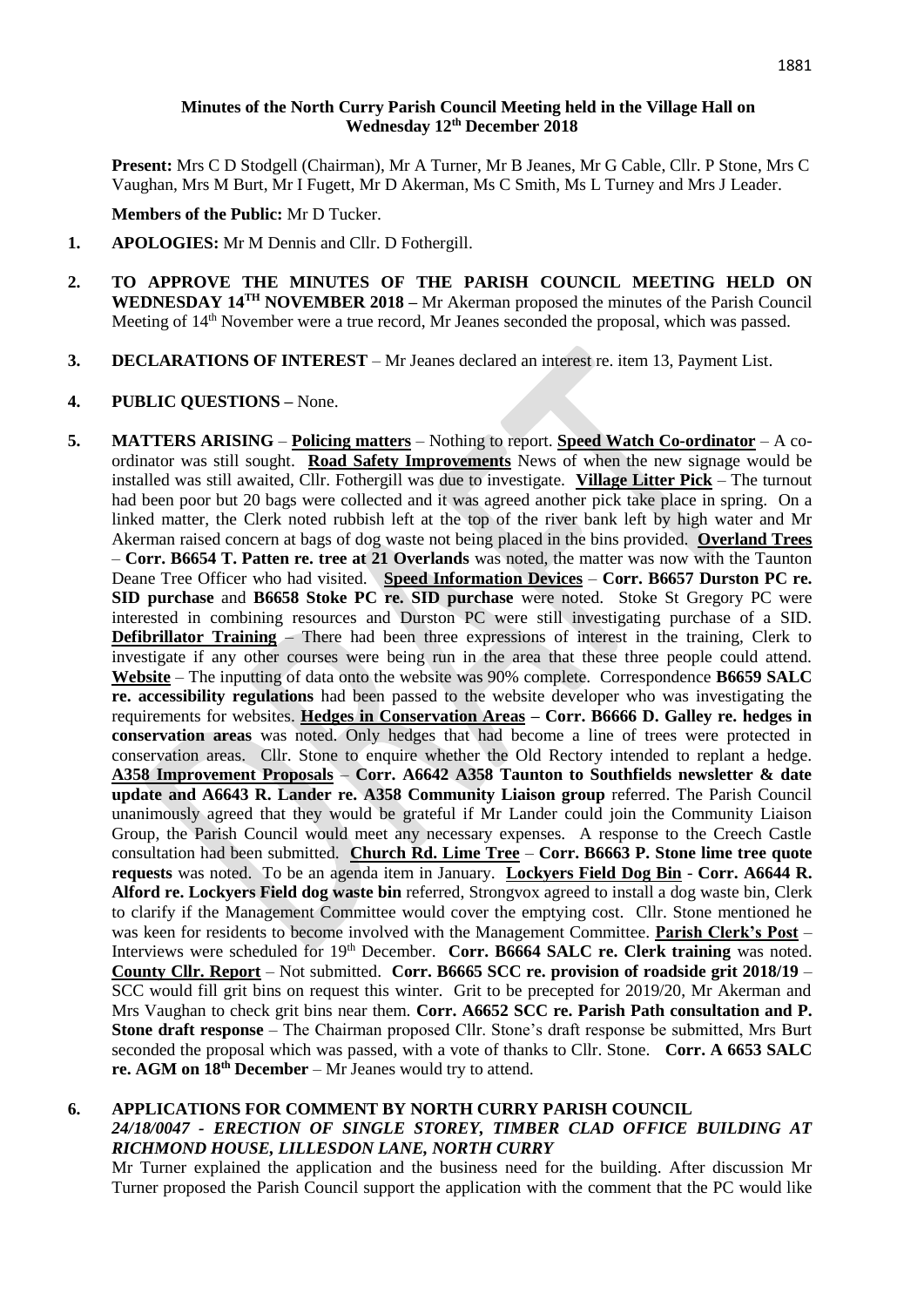to see a planting scheme to soften the proposed development and additional planting around the car park to provide better screening. Mrs Leader seconded the proposal, which was passed. **8.10** Mr Tucker left the meeting.

- **7. TO CONSIDER USE OF UP TO £20,000 OF COMMUNITY INFRASTRUCTURE LEVY FOR A NEW OUTDOOR ACTIVITY AREA FOR THE PRIMARY SCHOOL** – **Corr. A6646 H. Morley request for CIL Funds, incl. quotes & FONCS accounts, Corr. A6647 R. Staddon re. use of CIL, Corr. A6648 L. Leader & A. Turner re. possible CIL plans** and **Corr. A6649 Clerk, Chairman, B. Jeanes re. use of CIL** referred. Concern was expressed that FONCS funds were to be used for the new library when it was considered this should be funded by the Richard Huish Trust. Concern was also expressed that TDBC could reclaim the CIL funds if they did not consider the grant to the school met CIL requirements but that they would not give assurance in advance as to whether or not it did, leaving all the risk with the PC. Mr Turner considered that with 12 children coming from Loscombe Meadow and more expected in Lockyers Field, it could be argued that the extra children were draining funds from other areas resulting in the need for the grant. Mrs Leader felt it was important that the Richard Huish Trust pay for what the library costs releasing FONCS funds for the extras it was intended for such as a contribution to the activity area. Queries were also raised as to whether the school had also sought additional grants from other sources. Cllr. Stone offer to set out the case for the grant to TDBC and ask them to confirm it was acceptable, Clerk to send her initial request to TDBC to Cllr. Stone. The Chairman proposed that, should the PC be assured the grant would qualify for CIL money, the PC approve in principle giving a significant contribution to the play equipment. Mr Akerman seconded the proposal, which was passed. Mr Turner noted that the Pavilion was making plans for the departure of Little Acorns to the school at which time funds would be required to upgrade the Pavilion, although there was no timescale. Mr Leader had confirmed that White St. Sport did note had a need for grant funds at this time.
- **8. TO CONSIDER REQUEST FOR DONATION TO CITIZEN'S ADVICE BUREAU – Corr. A6650 Citizens Advice Taunton request for funds** referred. Mr Turner proposed a grant of £125 be given, Mrs Vaughan seconded the proposal, Mrs Burt proposed a grant of £150 be given, the Chairman seconded the latter proposal which was passed.
- **9. TO CONSIDER HARMONIUM REPAIR INCLUDING COVERAGE OF REPAIR COST –** The Chairman noted that the harmonium was kept in the Parish Church and presumably belonged to the Church, Mr Akerman to make enquiries. Mr Jeanes proposed, as the only users of the harmonium, the PC fund repairs up to a cost of £100. Mrs Leader seconded the proposal, which was passed.
- **10. TO CONSIDER PREPARATION OF LEAFLET FOR OWNERS OF PROPERTIES IN CONSERVATION AREA –** Mrs Vaughan suggested an information sheet be prepared for people living in the Conservation Area so that they knew what was expected of them with regards to planning. It would make clear that the advice was not legal advice and would refer them to TDBC to check if permission was needed. Mrs Vaughan would bring a draft leaflet to the January meeting.
- **11. TO CONSIDER WAY COURSE OF ACTION BEFORE RAISING AGENDA ITEMS RELATING TO INDIVIDUAL PARISHIONER MATTERS –** The Chairman was keen to have a procedure to ensure facts were correct and up to date before matters came to the Parish Council meeting for discussion. There was heated discussion of how this could best be achieved and summarised by Mr Turner stressing the need for Cllrs. to be considerate of matters raised for discussion and to double check their information is accurate and up to date.

# **12. CORRESPONDENCE- Corr. A6642 – 6644, A6646 - 6650 and A6652** covered above.

**Corr. A6645 P. Stone & B. Jeanes re. West Lane payment –** Payment for the motorbike barriers had been agreed at a previous meeting and the Chairman agreed the invoice for £433.00 could be paid for without a further vote.

**Corr. B 6670 SCC re. gritting of Church Rd. footpath** was noted.

**Corr. B6668 SCC road closures x 2 + footpath closure** noted and to be mentioned in newsletter.